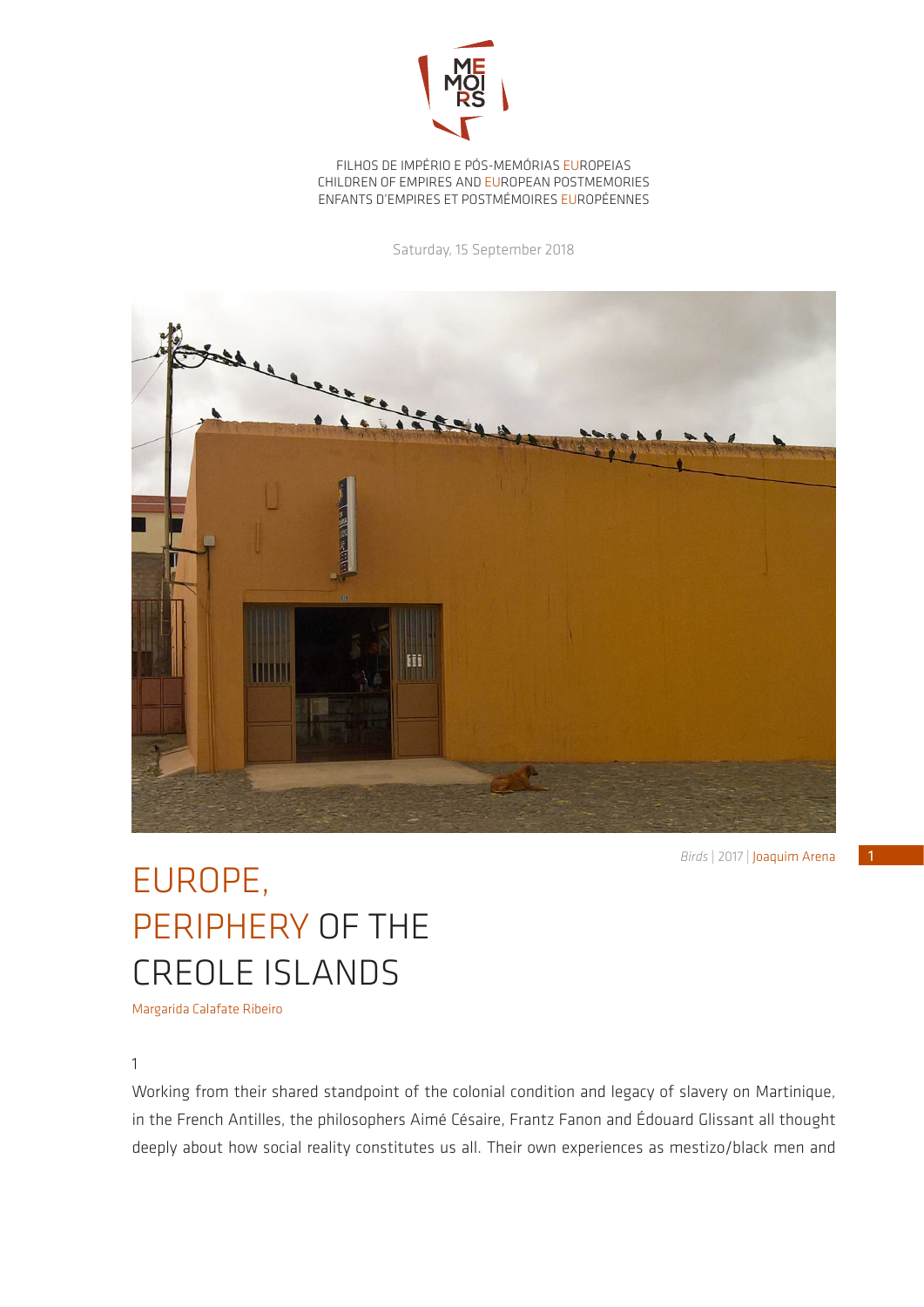

their movement through Europe (and especially France) as students and workers were very important to their work. So too was the experience of World War II, which, for all its devastating effects, was decisive for liberation movements, and the emancipation of the colonized world. Beginning from the legacies of slavery, these philosophers interpreted South America, the Caribbean, Cuba and Central America. They destabilized colonial narratives about those spaces, reinterrogating them from their own soil, bodies, people and subjectivities.

In their distinctive ways, in the full flush of mid-century anti-colonial discourse, they brought this violent heritage to bear on their declarations of resistance and their struggle for human dignity. The activation of this heritage unites their work, the meaning of their lives and the message they have left to future generations. This goal also underpins a letter Aimé Césaire wrote to the mayor of Fort-de-France, the Martinican capital, in which he proposed a museum of his ideas, work and relations. Today this space is a study – based on Césaire's own study in Fort-de-France's town hall – where visitors can see his furniture, personal objects, work and the first editions of *Tropiques* and *Présence Africaine*. There are also works by his friends, including the painter Wilfredo Lam's 'Madame Lumumba', as Césaire christened the canvas, after Patrice Lumumba was assassinated in 1961.

The *Centre Caribéen d'Expressions et de Mémoire de la Traite et de l'Esclavage (Mémorial ACTe)*  (Caribbean Centre of Expression and Memory of Slavery and the Slave Trade, the ACTe Memorial) in Pointe-à-Pitre, the capital of Guadeloupe, another island in the French Antilles, is also in line with this overarching logic and is a manifestation of their ambition. In the words of Victorin Lubel, MP and president of the Regional Council, which appear on the museum's website: "We, the heirs and children of Guadaloupe, witnesses and actors in this history, must create a new humanism and bring understanding and fraternity to men. These are not vain words, in a world or societies in crisis, but rather a prayer, an incantation, an act: to gather, to witness, to remember, to build, and to join together to avoid forgetting, so that the worst moments in history will not be repeated tomorrow. This is what the ACTe Memorial stands for and testifies to." (1)

Opened in May 2015, the ACTe Memorial is probably one of the most astonishing museums to address the issue of trafficking and slavery as part of contemporary memory rather than only as a historical fact. Conceived under the direction of the Regional Council by a multinational and multidisciplinary team, the museum is made up of several spaces. Of these, I want to highlight the genealogical research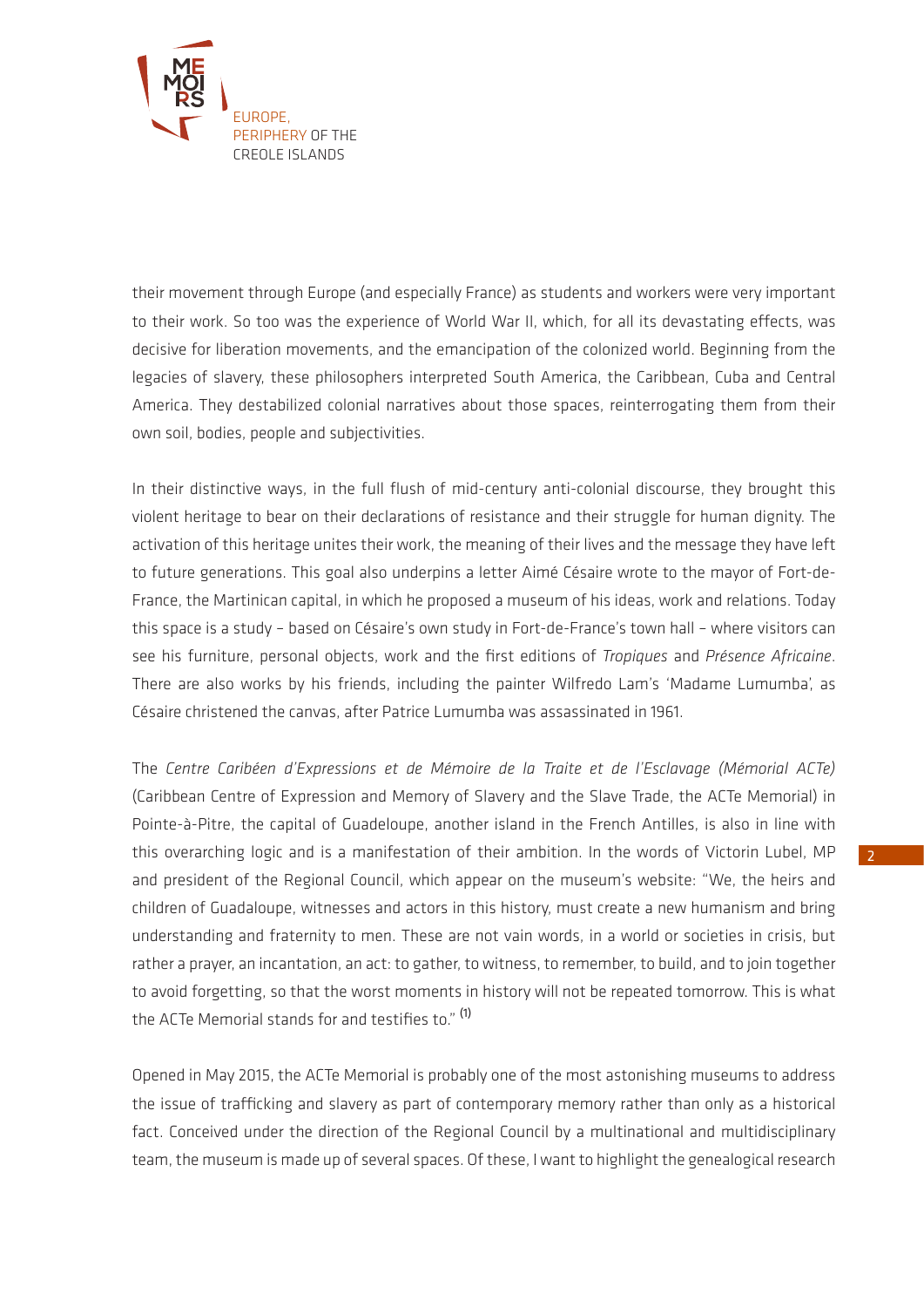

centre, where families can go to find something both profoundly private and public: their own name, and through that, their family's traces on the island.

The museum has access to between 6000 and 8000 Guadeloupean family trees and documents from most available public and private archives. The act of restoring identity is fundamental to beginning to tell the history of the island and of the long historical moment of which its inhabitants are heirs. This story is also told in the other space I want to draw attention to, the permanent exhibition. Through various means, it offers an immersive insight into the processes of slavery, segregation and racism. An audio guide accompanies visitors as they walk through an exhibition boldly presented as a stage set. They encounter video projections, interactive pictures, scenes, animated films and archival objects. The visitors' journey is punctuated by the interventions of contemporary artists from the Americas and Africa who repeatedly bring us back to the present, to contemporary legacies, memories and realities of slavery. These interventions are undoubtedly one of the ways the exhibition most directly appeals to us to take responsibility for the history its exhibits narrate. Appealing, too, is the attention the exhibition gives to distinct subjectivities and everyday experience, to the search for part-real partmythical personal histories, alongside resistance through individual and collective struggle. The museum articulates, also, the constant oscillation between Guadeloupe and the Caribbean and the global dimension of the slave trade.

The exhibition is made up of 37 islands, thematically and chronologically regrouped into 6 archipelagos, that show us the eras and themes of slavery, from antiquity to the present day. The invention of the Americas with the arrival of the Europeans; the beginnings of slavery and the transatlantic slave trade; the time of slavery; the time of abolition; post-abolitionism and migration; segregation policies; civil rights struggles and the return to the promised African land; colonization and decolonization, and the changing aesthetics of blackness. The permanent exhibition ends with slavery today, denouncing the fact that 36 million people remain enslaved. This reminds us once again that slavery is a present-day problem, both in its continued existence in reality, and in human memory. <sup>(2)</sup>

It is important, however, to note a concern raised by the historian Amzat Boukari-Yabara, who has family roots in Martinique and Benin: "the Caribbean Centre of Expression and Memory of Slavery and the Slave Trade (the Memorial ACTe) in Guadeloupe (French Antilles), reaffirms the idea of slavery as a distant memory that directly excludes French European territory, from which the whole slave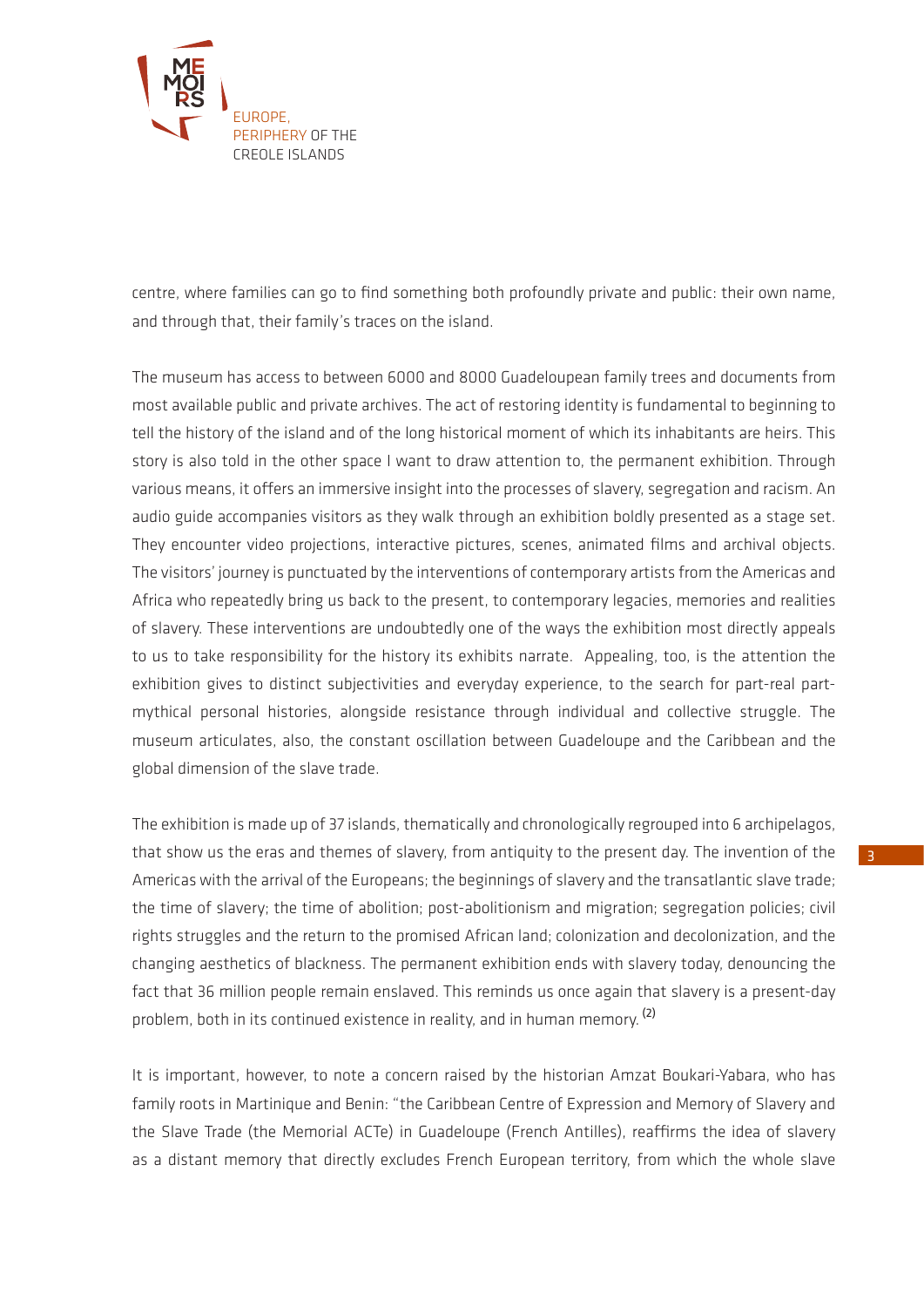

enterprise was organized."<sup>(3)</sup> This observation of the difficulty Europe has in addressing its history is also highly pertinent to the latest work of the Cape Verdean and Portuguese writer, Joaquim Arena, *Debaixo da nossa Pele – Uma Viagem* (2017; Under Our Skin - A Journey). The book calls on us to reflect on the presence of black people, and particularly slaves, in Portugal and in Europe. Originally from Cape Verde, an archipelago deeply marked by trafficking, slavery and migration, Joaquim Arena embarked on an Afro-European path carved out by European children of African migrants who grew up and lived in Europe. For this group, their (partly fictionalised) memory of their African experience is part of their European identity. Many European artists have walked down this path, such as the Briton Johny Pitts and the Flemish Belgian John K Cobra (Roland Gunst), among many others. Mixing biography, past, present and future, reality and fiction, they propose a paradigmatic rupture in the reading of European history, no longer confined to its continental territorial limits, and not just narrated from the perspective of the powerful, but also from the perspective of minority groups. These groups carry silenced, hidden or alternative narratives, in which Africa is present and becomes part of European countries, and Europe in general.

## 2

The opening scene of *Debaixo da nossa Pele – Uma viagem* is an academic meeting about black presence in Lisbon. The narrator's attention is caught up in Leopoldina, a retired secondary school teacher, who, in her speech, addresses the topic with admirable gusto. But soon we learn the import of the narrator's trip, through an explanation about why he, a Cape Verdean, was invited. It becomes clear that he is on a personal and philosophical journey, a meditation on his identity and on the trajectory of his immigrant family. That journey encapsulates the history of their native country and of a global mestizo and black diaspora. Leopoldina's speech addresses the well-known Portuguese renaissance paintings (which have been discussed recently) which affirm historical black presence in the centre of Lisbon. In the book, these paintings become the pretext for a tour of the city, where the narrator grew up. Leopoldina initially leads this tour and, in the Tropical Garden - a remnant of the Portuguese World Exhibition of 1940 - reveals to the narrator her own interest in the subject: she is a descendant of slaves. And so another trip arises that derails the first: a pilgrimage along the river Sado in search of traces of the descendants of black slaves brought to that area in the 18<sup>th</sup> century to cultivate rice. This history is inseparable from the lives of other black Europeans and from her own life as a mestizo, heir to scars, diasporas and encounters that are caught in hidden stories and silenced, scattered fragments, clues and ghosts.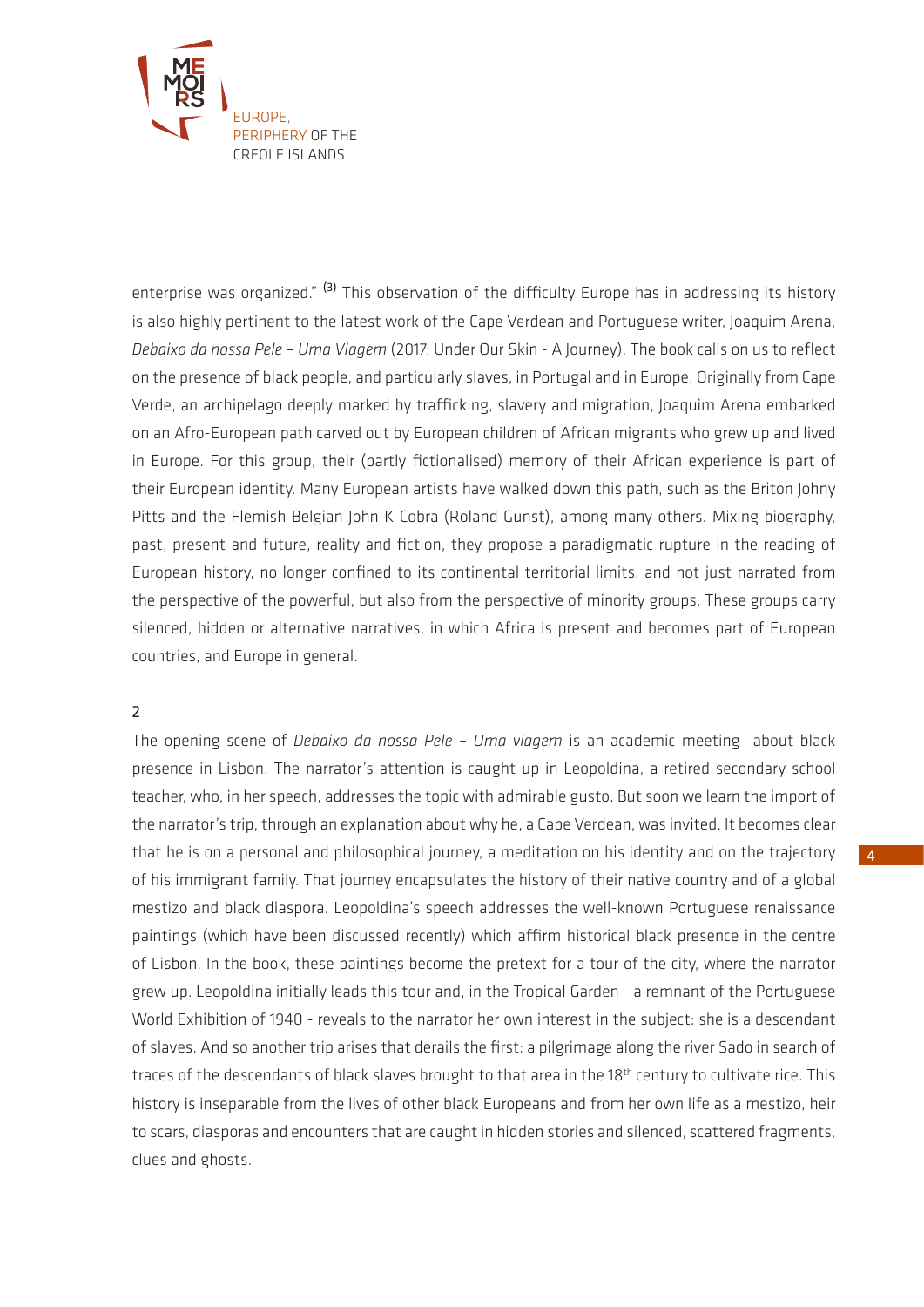

I stare at my shadow, my brief insignificant silhouette, in this landscape, as I imagine the itinerary of this man's ancestors, probably African slaves. [...] There is no better place to interrogate identity, grandeur, and the human condition than a river, for nothing is more imperfect than its flow, more uncertain and innocent than its colour." (4)

And it is from this reflection along the river near the fantasmatic villages that he is looking for - São Romão and Rio de Moinhos - that the narrator laboriously weaves a web of images, stories and myths in which emerge local slaves, servants, mestizo families and well-known historical black characters present in Europe from Portugal to Russia. This web shows us that, in Europe, slavery, colonialism and decolonization are borderless, from the fifteenth century to the establishment of Cape Verdean immigrants in the 1960s. Parading before our eyes are scattered lives, fragmented families, glories and misfortunes that were all at one point devalued, discriminated against and suffered prejudice. Again, their history is told through the narrator's family, itself scattered throughout the world, dispersed from their native land. This one family stands for the historical and intercontinental movements of people who were either taken against their will or swept up in circuits of emigration linked to poverty, underdevelopment and war. These movements generated new identities. They are stories from which the narrator takes on the ambiguities of the discourses of negritude and whiteness, racism and antiracism, the plasticity of discrimination, the trap of stereotype, and the awareness of prejudice. These are stories that point us to a common past made up of very different memories.

*Debaixo da nossa Pele*, the artwork of many other Afro-Europeans, journalistic pieces by Joana Gorjão, the concept underlying the "Testimonies of Slavery - African Memory" trail through Lisbon's archives and museums (5) and *Mémorial ACTe* are all artistic, narrative and curatorial proposals still seeking an audience. They are indexes of a complex Europe shedding itself of the past, decolonizing itself from its own former colonies, freeing itself from the images of the ex-colonizer and ex-colonized. They are therefore signs of a Europe that, in revising its own narrative, gets closer to those creole islands themselves, and ponders another future.